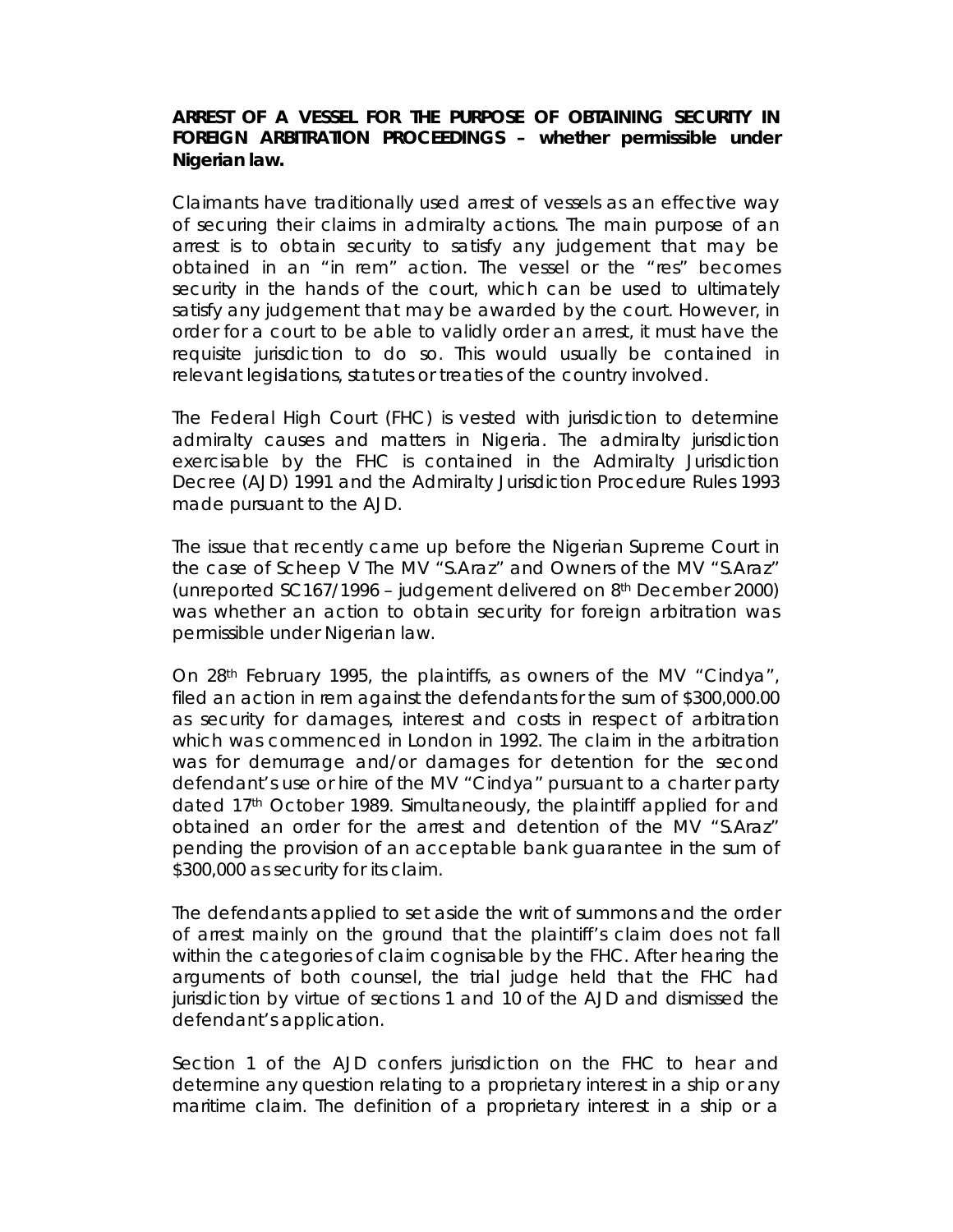maritime claim is provided for in section 2 of the AJD and none of the categories include a claim for security for damages, interest and costs. Section 10 on the other hand, deals with the power of the FHC to obtain security in an action where proceedings are stayed on the ground that the dispute be determined by arbitration in a foreign country.

On appeal, the court of Appeal set aside the decision of the trial court and held that since the plaintiff's claim does not fall within any of the categories of claim listed in sections 1 and 2 of the AJD, the FHC accordingly lacked jurisdiction to entertain the suit. The court further held that section 10 of the AJD relied on by the trial judge was inapplicable because the arbitration in respect of which the plaintiff was seeking security began in London prior to the arrest of the vessel in Nigeria. The court was of the view that section 10 only applies in cases where arbitration has not commenced in the foreign country at the time the vessel is arrested in Nigeria. The court struck out the plaintiff's suit and ordered the immediately release of the vessel. The plaintiff appealed to the Supreme Court.

In determining the appeal, the Supreme Court considered whether the plaintiff's claim constituted a cause of action over which a court can adjudicate upon. The Supreme Court stated that there were two types of law: substantive and adjectival laws. Substantive laws fix duties and establish rights and responsibilities among and for persons, while adjectival laws merely prescribe methods of enforcing rights or obtaining redress for their invasion.

The Supreme Court held that a claim for "security for damages, interest and costs" belong to the realm of adjectival laws and do not constitute a cause of action on which a court can adjudicate unless specifically provided for by statute. An example is section 26 of the UK Civil jurisdiction and Judgements Act 1982, which allows an arrest for the purpose of obtaining security. The court rejected arguments by the plaintiff's counsel to the effect that section 10 of the AJD is in *pari materia* with section 26 of the UK Act holding that section 10 does not create a new action but presupposes the existence of a valid action. The court further held that since there was no equivalent of section 26 of the UK Act in our legislation, the FHC lacked jurisdiction to entertain the plaintiff's claim and dismissed the appeal.

The Supreme court's decision in the "S.Araz" finally puts to rest any doubt that may exist over whether Nigerian courts can arrest vessels solely to provide security for proceedings pending in other jurisdictions. The only instance where it is permissible to obtain security for foreign arbitration in Nigeria is if the action filed falls within the admiralty